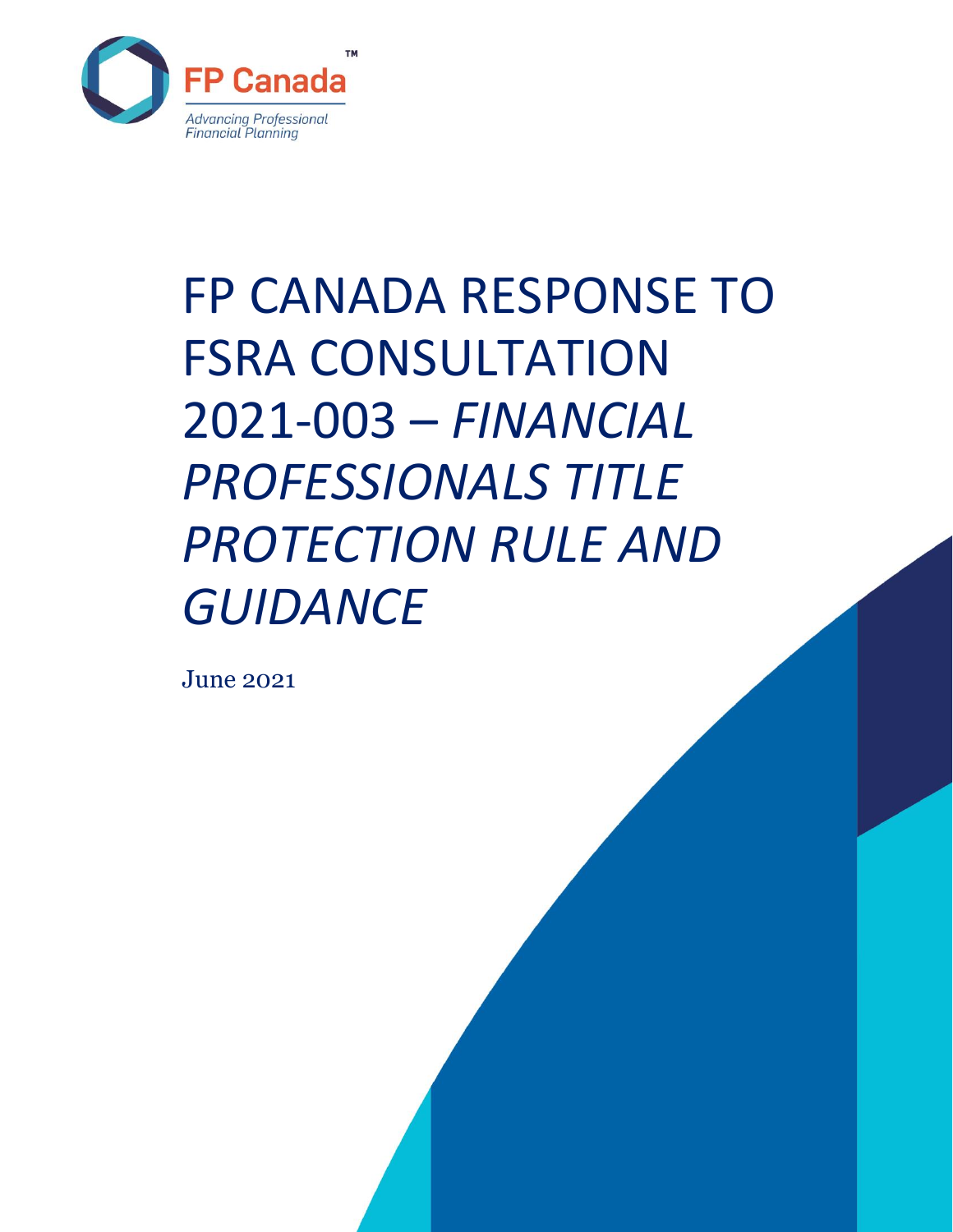# <span id="page-1-0"></span>**CONTENTS**

|                  | 1. |  |  |
|------------------|----|--|--|
| $\overline{2}$ . |    |  |  |
| $\overline{3}$ . |    |  |  |
|                  |    |  |  |
|                  |    |  |  |

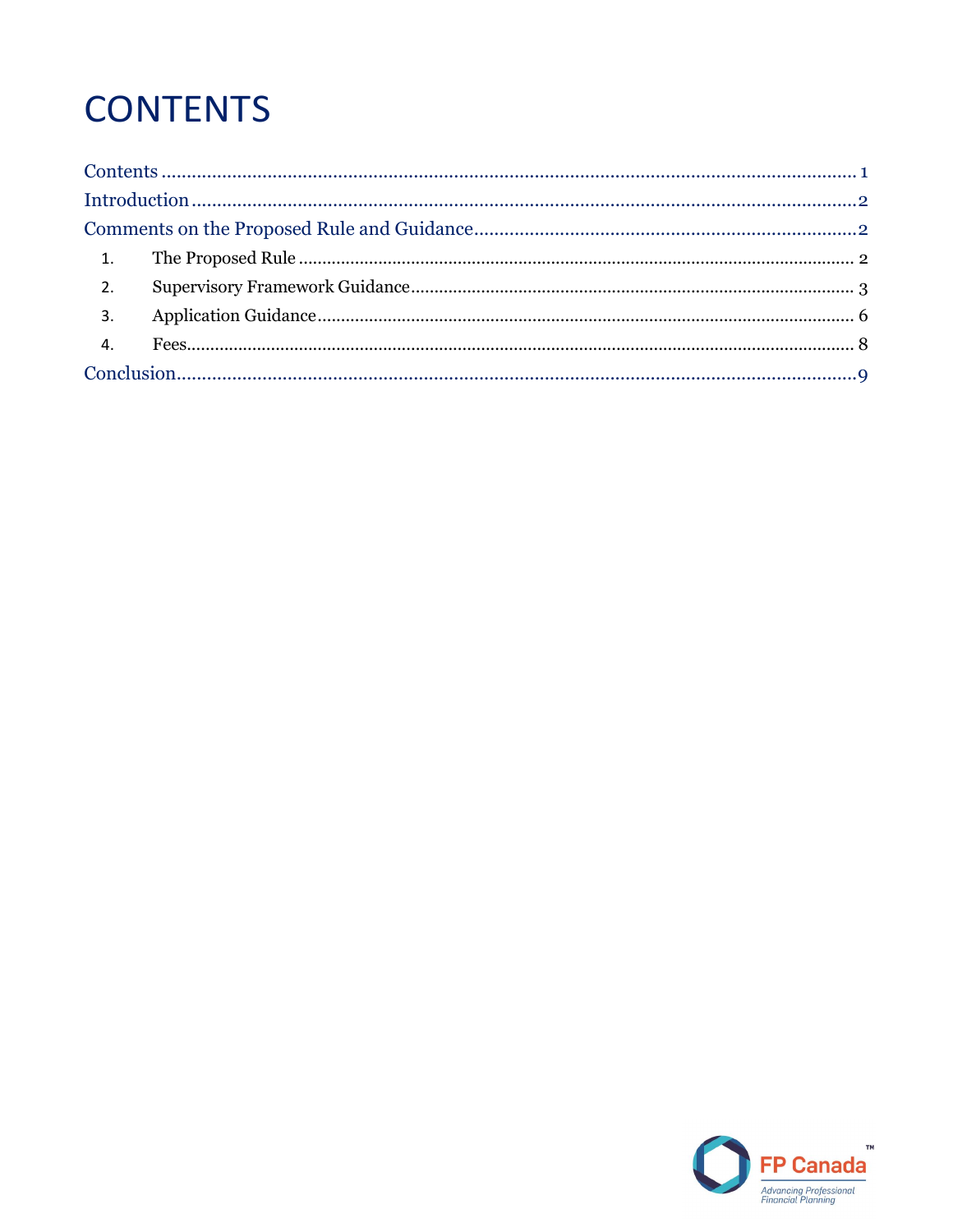# <span id="page-2-0"></span>INTRODUCTION

FP Canada™ is pleased to respond to Financial Services Regulatory Authority of Ontario (FSRA) Consultation 2021-003 – *Financial Professionals Title Protection Rule and Guidance*.

A national professional body working in the public interest, FP Canada is dedicated to championing better financial wellness for all Canadians by certifying professional financial planners and leading the advancement of professional financial planning in Canada. There are approximately 21,000 professional financial planners in Canada, including more than 9,000 in Ontario who, through CERTIFIED FINANCIAL PLANNER® certification and QUALIFIED ASSOCIATE FINANCIAL PLANNER™ certification, meet FP Canada's standards.

# <span id="page-2-1"></span>COMMENTS ON THE PROPOSED RULE AND **GUIDANCE**

FP Canada appreciates the significant work that FSRA and the Ontario government have put into the development and building out of the *Financial Professionals Title Protection Act*, 2019 (the FPTPA) to date. We continue to believe that this legislation, once in effect, will provide critical clarity to consumers in need of professional financial planning and advice services, and will ultimately enhance consumer protection.

In reviewing these revised and new consultation proposals, we are generally supportive of the changes reflected in this version of the Proposed Rule and accompanying Guidance documents, which represent a positive step forward for consumer protection and the integrity of the framework.

With that said, we believe there is still room for further enhancements that will help ensure the new framework truly serves the best interests of consumers, and will support the seamless, efficient operation envisioned by FSRA.

We have organized our comments around the four key consultation areas, including:

- The revised Proposed Rule
- The new Supervision Guidance
- The revised Application Guidance
- The newly proposed fee structure

### <span id="page-2-2"></span>**1. The Proposed Rule**

#### **Transition Periods**

We are pleased that FSRA has shortened the transition periods for use of both the "financial planner" and "financial advisor" titles. This change serves the interests of consumers and is in keeping with the FPTPA's consumer protection goals.

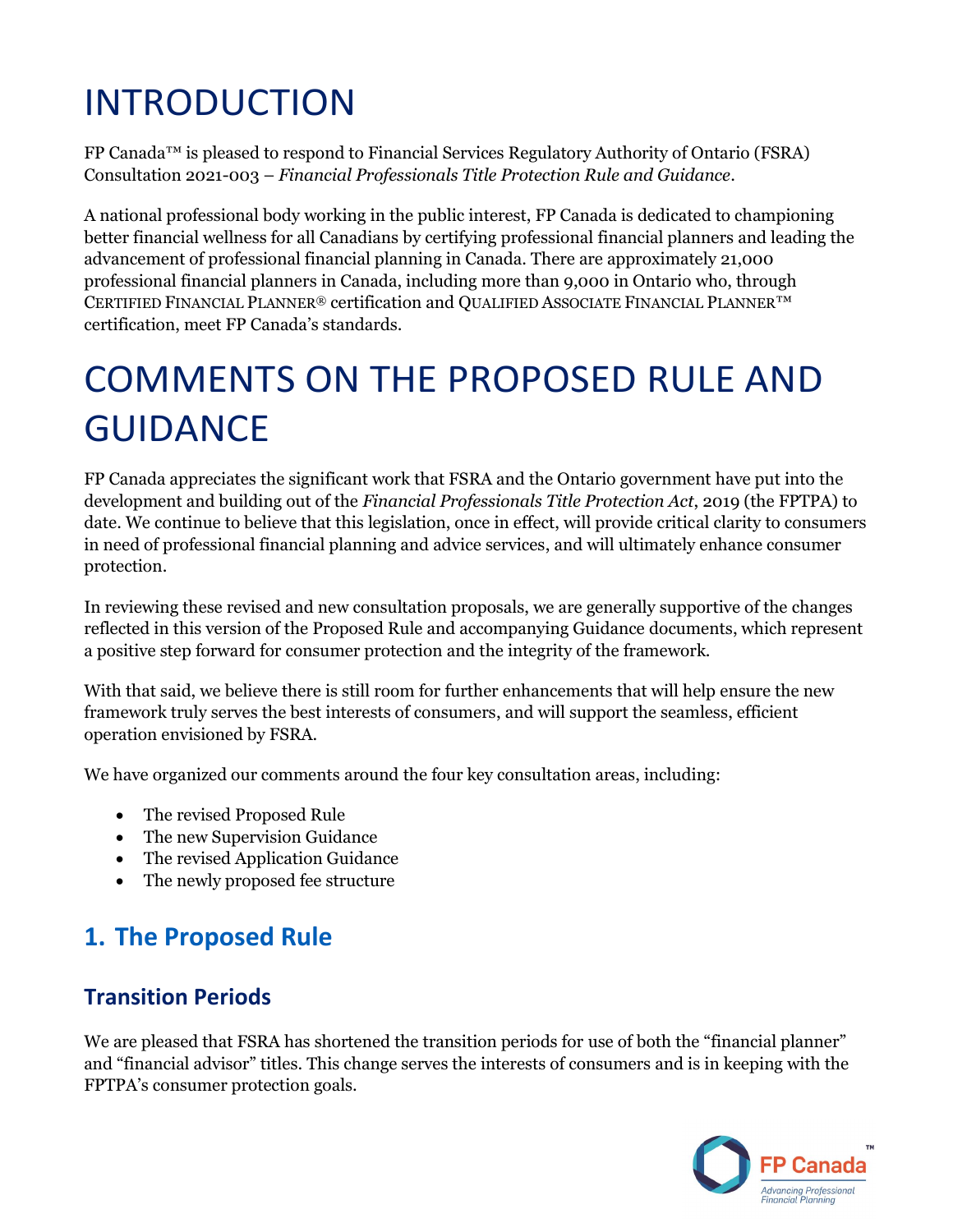In our view, the transition period for use of the "financial planner" title should further be shortened to three years. For those individuals who do not currently hold a financial planning credential but intend to obtain one so as to continue using the "financial planner" title, three years is more than sufficient time to do so.

With that said, we are sensitive to the fact that such a change may necessitate another round of consultations on the Rule, which will only serve to slow down implementation of this much-needed framework. If this is the case, then in the interest of moving forward, we would prefer the Rule be left as is.

#### **Exemptions**

We are pleased FSRA has not included any exemptions from the FPTPA in this revised version of the Rule.

The FPTPA was developed to regulate title use for consistency, and to reduce consumer confusion and enhance consumer confidence. Granting exemptions, especially so early in the process, would only serve to contradict the fundamental purpose of the legislation.

Consumers will be best served by knowing anyone calling themselves a "financial planner" or "financial advisor," using an abbreviation of either of those titles, an equivalent in another language or a title that could reasonably be confused with either of those titles is doing so based on obtaining a credential that has been thoroughly evaluated by FSRA against clear, public interest standards, consistent with the legislation, from a credentialing body (CB) that has undergone a rigorous approval and regular review process.

### <span id="page-3-0"></span>**2. Supervisory Framework Guidance**

#### **Titles That Could Reasonably Be Confused with Financial Planner/Financial Advisor**

In our response to the first consultation on the Proposed Rule, in keeping with the FPTPA, we recommended FSRA create a list of titles that it felt could be "reasonably confused with" the "financial planner" and "financial advisor" titles, and therefore subject to capture and enforcement. We appreciate that FSRA has now proposed such a list of captured titles as part of its Supervisory Guidance.

With that said, we have significant concerns with the approach FSRA has taken to identifying titles that it will *not* prohibit or enforce.

Specifically, the inclusion of the list of "examples of titles that likely would not reasonably be confused with FP and FA" only serves to provide individuals who do not want to obtain an approved credential with a sanctioned list of titles to use to circumvent the legislation. We understand one of FSRA's goals, in identifying captured titles, was to enhance their value to consumers through regulatory recognition, creating appeal for regulated titles and drawing individuals toward their use. However, we do not believe this will be achieved given the list of titles FSRA has published and indicated it will *not* capture for enforcement.

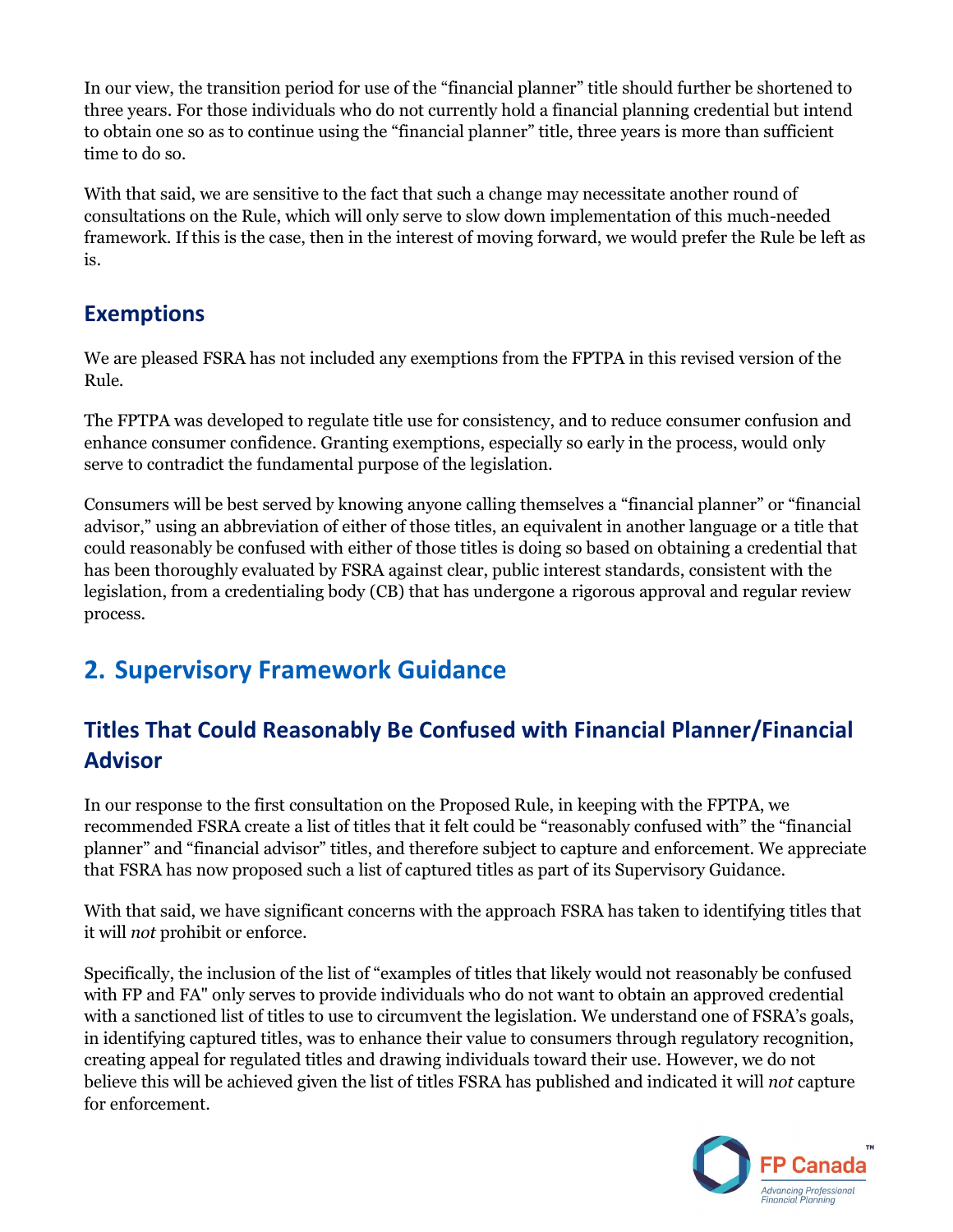In fact, we believe this list will have the opposite effect, providing individuals with a FSRA-sanctioned list of titles that they can use without any training or credentials. We see this as contradictory to the legislation's goals of creating consumer clarity and confidence. **We strongly recommend FSRA refrain from publicizing a list of titles it will not enforce against in the Rule and Guidance.**

It is much more likely that individuals who do not currently hold a credential will voluntarily shift to a regulated title over time if numerous, near-identical alternative titles are not implicitly endorsed by FSRA, which will ultimately provide clarity and benefit consumers. We urge FSRA to give the new framework an opportunity to succeed by not undermining it from the outset.

While our strong belief is that it is not in the public interest or to the benefit of consumers for the Guidance to include a list of titles that FSRA will not enforce against, if FSRA determines to ultimately to publish such a list in the interest of providing non-credentialed industry participants with clarity, then **we strongly recommend FSRA only do so at a later date, once it has completed a methodical, structured approach to determining which titles could not be considered "reasonably confusing" to consumers.** For example, in setting out such a list, FSRA could consider basing it off a set of well-founded guiding principles, using empirical research to determine what types of titles the public tends to confuse with "financial planner" or "financial advisor." Data from qualitative and quantitative research with consumers would help provide an objective basis for identifying titles that could reasonably be viewed as confusing.

Finally, with respect to the examples of titles that FSRA considers reasonably confusing and will seek to enforce, **we recommend FSRA add the following titles (and their various permutations) to the proposed list. These titles are widely used by financial planning credential holders today, and they could reasonably and wrongly be construed by consumers to imply the individual has the broad-based, holistic knowledge and skills, or otherwise meets the legal criteria, to be a "financial planner." We therefore urge FSRA to prohibit the following titles**:

- Wealth Planner
- Money Planner
- Retirement Planner
- Financial Manager
- Wealth Manager
- Money Manager
- Financial Consultant
- Wealth Consultant
- Money Consultant

#### **Monitoring and Supervision**

In the interest of consumer protection, FP Canada supports rigor when it comes to oversight of CBs by FSRA. Given FSRA's central oversight role, we also agree with the merits of requiring CBs to regularly report their oversight and enforcement activities to FSRA.

In considering the proposed approach however, we do have some concern about what "annual" compliance reviews of approved CBs will entail in practice. This is especially important to consider in

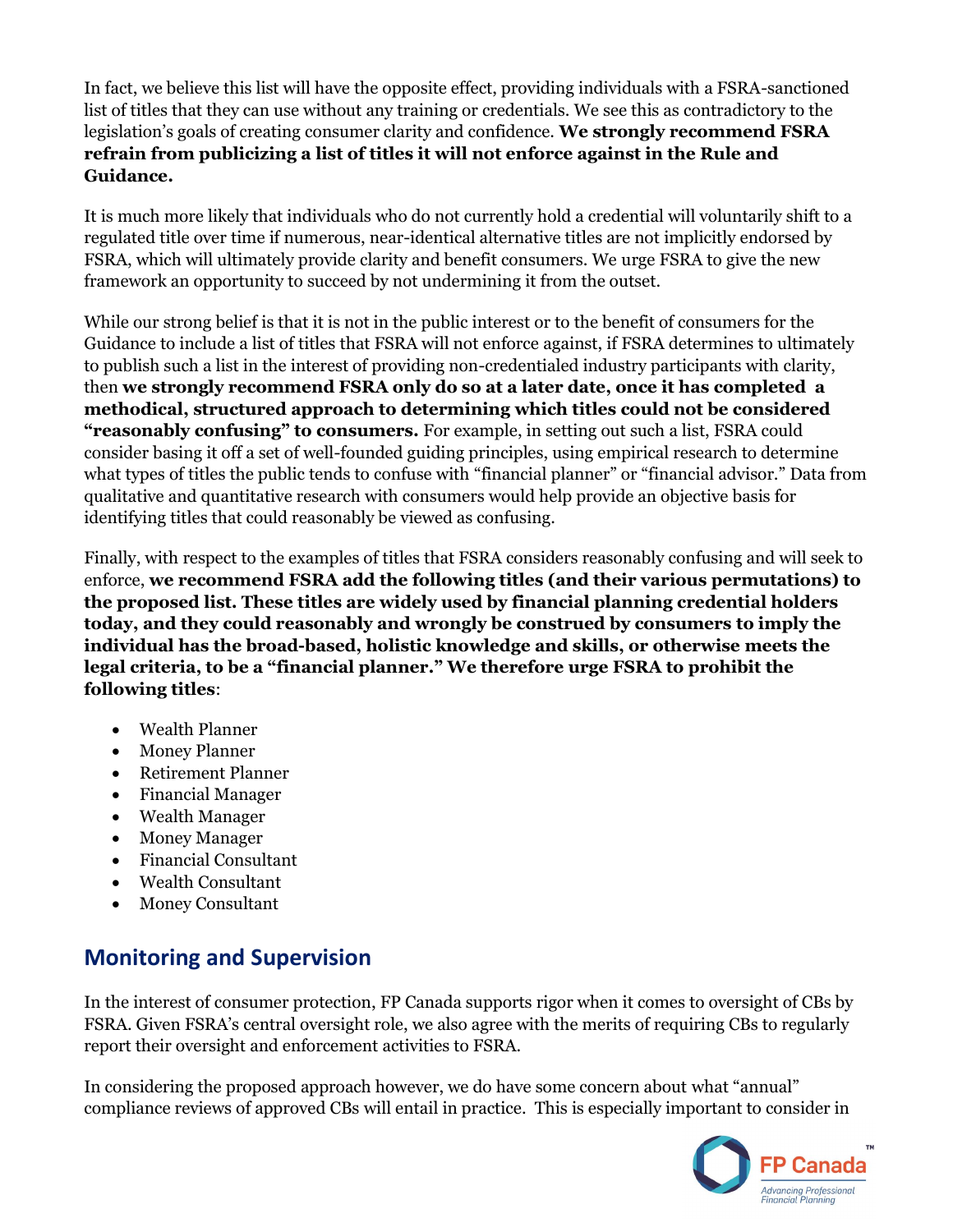the context of Saskatchewan and eventually other provinces following Ontario's approach in developing their own title protection frameworks.

We would note that the approval process and criteria for CBs are robust, and will help ensure only wellestablished, experienced CBs are approved in the first place. As such, **we recommend, consistent with what was shared on FSRA's technical briefing, that FSRA adopt a risk-based approach to monitoring CBs. As Saskatchewan and other provinces develop their own frameworks, we also urge FSRA to work with other jurisdictions to develop a pan-Canadian perspective around harmonization of oversight.**

Under this approach, we would expect that FSRA would of course retain the power to conduct audits of CBs at any time for any reason (such as when there is a complaint).

#### **Public Registry**

FP Canada supports the consumer protection intent behind the plan for a consolidated public registry. FP Canada maintains a publicly searchable database of its own credential holders and has significant experience in this regard.

Given the proposed scope of the public registry, which is to inform consumers of current credential holders and the CBs which conferred them, it will be important that there be a dynamic link back to CB websites where consumers can get more detailed information on the credential holder, the CB, and the credential itself. As such, we support the language in the Supervisory Framework in which the public registry could "also include links to additional information on credential holders that will be maintained by approved credentialing bodies."

In contemplating what the public registry will look like, **we recommend that it be organized by the legal names of credential holders, but searchable by both legal names and preferred names, in the interest of providing consumers with options and clarity when using the registry**.

With the inherent complexity involved, we anticipate it will take time for the registry to be fully developed and operational. As we do not want the registry's creation to slow down implementation of the rest of the framework given its critical importance to consumers, if necessary, **we also recommend FSRA start the transition period by linking consumers directly to existing public CB registries of credential holders.** 

Finally, while supportive, we would flag some potential issues FSRA will want to consider as it moves forward with its creation:

- 1. **Duplication** Many "financial planner" and "financial advisor" title users who will presumably be on the public registry hold multiple credentials that are likely to be approved. It will be important for FSRA to address this duplication in a way that is easy for consumers to understand.
- **2. Concurrent Disciplinary Processes –** Related to the issue of duplication, it will be important that the registry clearly communicate to consumers situations where an individual who holds multiple credentials has been disciplined by one CB, but not necessarily another (we appreciate that this issue – the differences in jurisdiction, specific standards, and enforcement processes between credentials – is bigger than the public registry and will need to be part of FSRA's consumer education plans for the new framework).

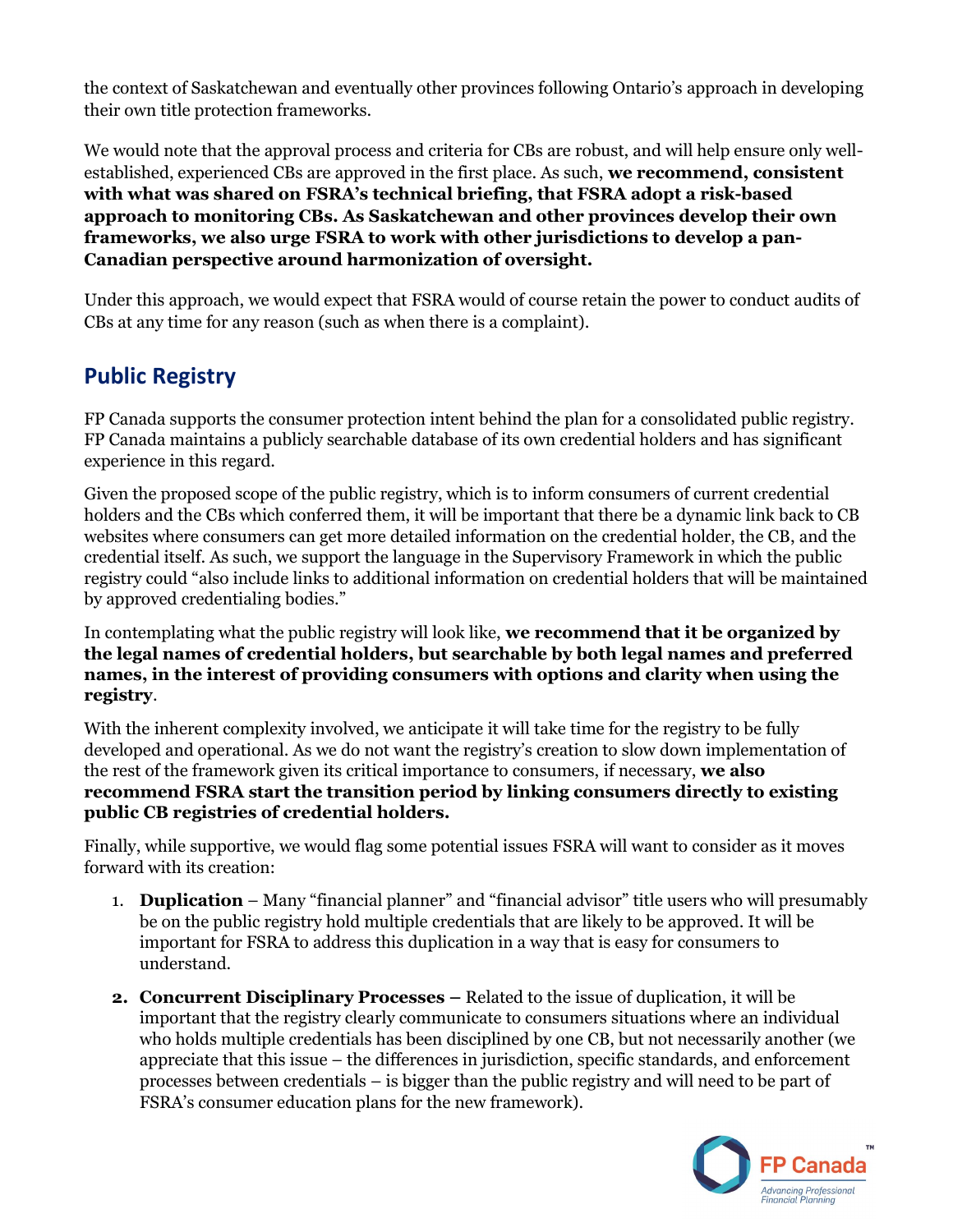3. **Costs and Efficiency** – We would ask that IT costs and efficiency issues be carefully considered when developing the public registry. Ensuring measures or controls are in place to manage costs would help provide predictability and comfort to CBs. As well, to help ensure consumer protection, the information sharing process must be efficient and achievable to support the accurate, real-time transfer of information from CBs.

Given the complexity of these and other issues, we urge FSRA to bring CBs to the table as it begins to more concretely contemplate the public registry's design and implementation.

### <span id="page-6-0"></span>**3. Application Guidance**

#### **Client Interest First Ethical Standard**

A strong standard of care, enforced by CBs through a code of ethics, should be first and foremost about acting in the public interest. A code of ethics should assure clients that they are working with a professional who at all times acts honestly, fairly, and in good faith and is committed to ethically, competently and diligently helping them achieve their goals.

A central tenet of ethics and professionalism for financial planning is the notion of **always placing the client's interests first**. With respect to FP Canada, the FP Canada Standards Council Code of Ethics (the Code of Ethics) includes a Duty of Loyalty to the Client, which explicitly encompasses a duty to act in the client's interest by placing the client's interests first.

When looking across the landscape of potential CBs that may apply for approval to offer a financial planning credential, we see client interest first language already embedded in every CB's code of ethics, ostensibly adhered to by all financial planning credential holders today.

**We would therefore recommend that the Guidance include language clarifying that the expectations of a standard of care for financial planning credentials, as articulated in S. (5) (1) (a) of the Rule, is understood to include the notion of placing a client's interests first.**

#### **Complaint Handling and Coordination Among CBs**

At FP Canada, the complaint handling and resolution process is designed to be highly responsive and effective, balancing rigorous enforcement, consumer protection, and privacy considerations.

As proposed in the Application Guidance, a CB must demonstrate how it "would notify a regulatory body of complaints received about the conduct of a credential holder that is also a registrant and/or licensee with that regulatory body, as per applicable privacy legislation or information sharing arrangements." Our concern with this is the timing of the information sharing; that is, the proposed requirement of sharing information at the point of the complaint.

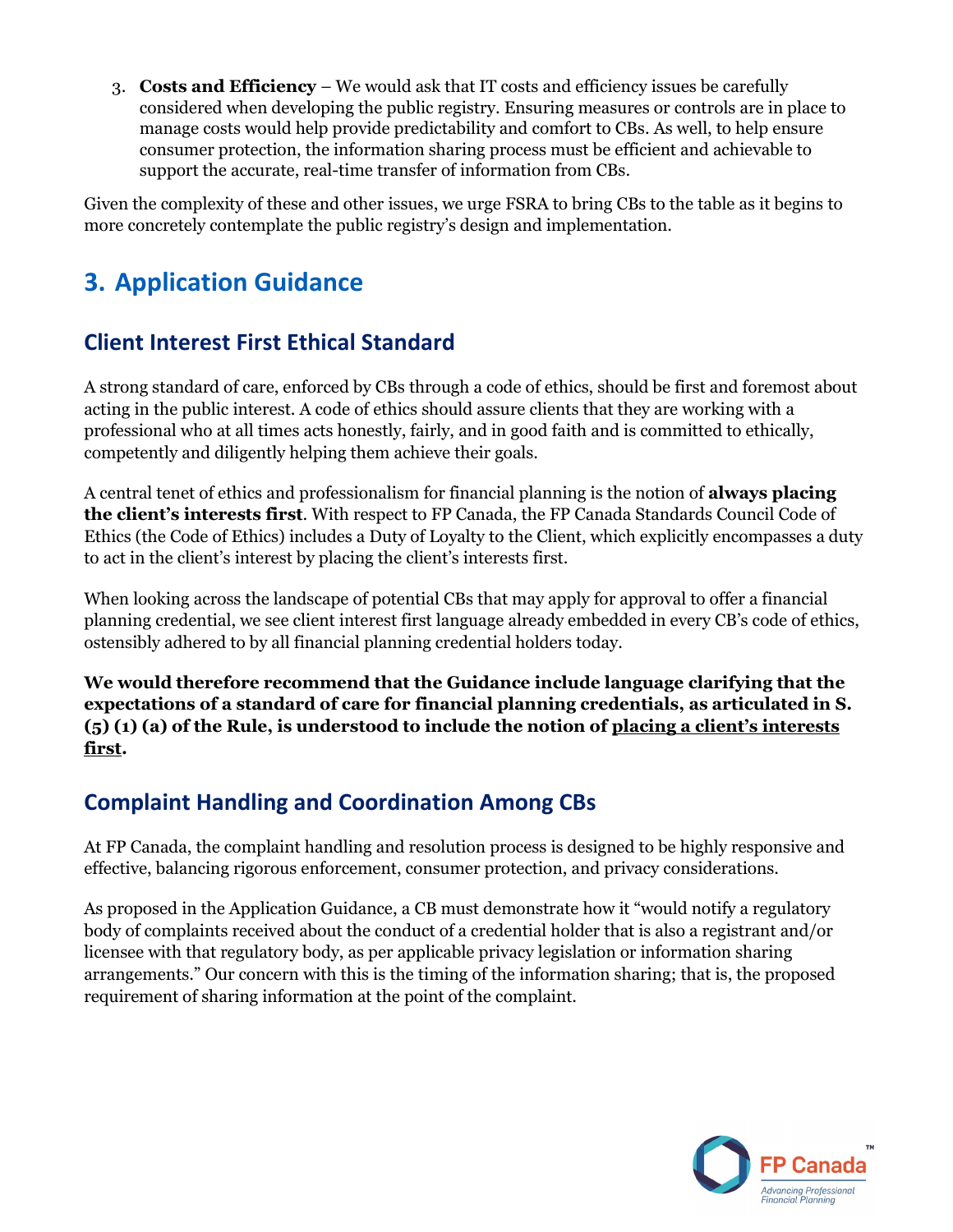In accordance with best practice, before FP Canada can publish and share complaint information involving a certificant publicly, its Conduct Review Panel<sup>1</sup> must determine that the matter warrants referral to a Hearing Panel.<sup>2</sup> Where such a referral is made by the Conduct Review Panel, FP Canada publishes a Statement of Allegations identifying the allegations of misconduct advanced by FP Canada. That Statement of Allegations, which follows a full investigation and review by the Conduct Review Panel, is the first public notice issued by FP Canada barring exceptional circumstances where there is a risk or evidence of ongoing public harm, in which case FP Canada (among other actions) can publicly disclose the investigation. Following the Discipline Hearing Panel's deliberation, FP Canada publishes the Hearing Panel's decision and findings. We understand other potential CBs have similar process stages which includes maintaining confidentiality at the complaint stage.

Our interpretation of the above Guidance implies that the complaint be shared at the intake phase which represents a privacy breach to us under our current process (and very likely other bodies as well). As such, if FSRA believes that complaint information must be shared between bodies at the complaint stage, then **we recommend that FSRA develop formal protocols or requirements for all participating bodies to adhere to and which can be transparently shared with CB credential holders.** In this case, FSRA's leadership will be necessary to ensure there is the level of consistency and reciprocity needed for consumer protection to be meaningfully advanced while respecting the privacy obligations of CBs.

If it is deemed to be outside of FSRA's scope to be able to introduce the above mentioned reciprocal complaint sharing protocols, **we would recommend instead that any mandated sharing of information be only following the commencement of a formal disciplinary action by a CB where such action may invoke the jurisdiction of another CB or SRO.**

To further support consumers and enhance public interest protection, **we recommend CBs be required to make publicly available information regarding other CBs and regulatory bodies that may be relevant to members of the public filing a complaint**. For example, FP Canada's complaints page provides information regarding other oversight bodies that may be relevant to the complainant.<sup>3</sup> Additionally FP Canada's complaint intake form directly asks complainants to indicate whether they have contacted any other oversight bodies – information which can be used when complaints fall outside our jurisdiction to help guide them to other regulatory bodies who are in a position to address their concerns. <sup>4</sup> FSRA should ensure other CBs provide similar information to the public (alternatively, FSRA may consider maintaining on its public registry a list of CBs and the jurisdiction of each CB so that the public has a single chart as a point of reference on one website).

Taken together, this process supports the goals of consumer clarity, confidence, and protection when implementing the FPTPA.

<sup>4</sup> *FP Canada Standards Council™ Complaint Form –* <https://www.fpcanada.ca/docs/default-source/enforcement/complaint-form.pdf>



 $1$  The Conduct Review Panel – an independent Panel composed of CFP professionals and members of the public – determines the appropriate disposition of complaints, in the public interest.

<sup>&</sup>lt;sup>2</sup> The Hearing Panel Roster for FP Canada is composed of CFP professionals and lawyer members. Following referral of a complaint to a discipline hearing, by the Conduct Review Panel, members of the Hearing Panel Roster serve as adjudicators on FP Canada Standards Council Hearing and Appeal Panels in support of the FP Canada Standards Council's professional-oversight function.

<sup>3</sup> *Make a Complaint About a Financial Planner* – <https://www.fpcanada.ca/complaints>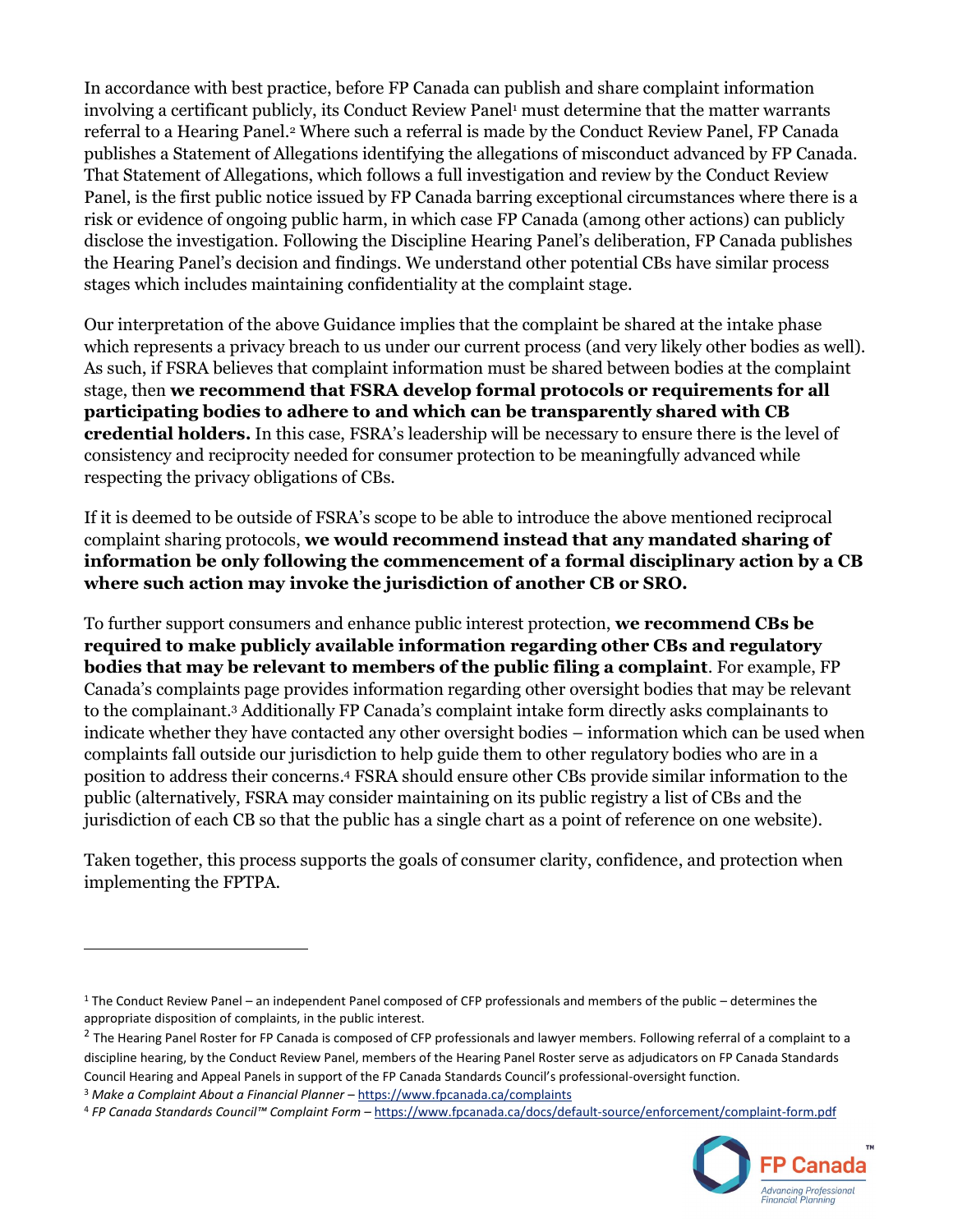#### **Explaining the Role of the Financial Planner, the Financial Planning Process and Defining the Terms of the Engagement**

In our response to FSRA's first consultation last fall, we recommended FSRA adopt the *Canadian Financial Planning Definitions, Standards and Competencies* (known informally as "the Blue Book") as the basis for its financial planning credential criteria, given more than 25,000 financial planners across Canada already adhere to the standards set out within it.<sup>5</sup>

In reviewing the revised Rule and Guidance, we continue to believe there are additional areas where greater alignment with the Blue Book would benefit consumers seeking out critical financial planning advice. We would reiterate two such areas, both of which we feel could be embedded in the Application Guidance:

- 1. **Explain the role of the Financial Planner and Value of the Financial Planning Process** – Ensure the client understands the role of a "financial planner" and the value of the process of financial planning in identifying and meeting the client's personal goals, needs and priorities.
- 2. **Define the Terms of the Engagement** Work with the client to define and agree on the scope of the financial planning engagement.

#### <span id="page-8-0"></span>**4. Fees**

FP Canada is supportive of the amendment that was made to the FPTPA earlier this year to clarify that the fee relationship exists between FSRA and approved CBs, and not between FSRA and individual credential holders.

In looking at the proposed fee approach, we are supportive of the articulated principles which will guide the fee structure. With that said, we would flag a concern around the potential for costs to escalate in a way that could impact the efficiency and effectiveness of the new framework, contrary to the intent of the principles.

Specifically, some of the costs associated with the new framework have the potential to be highly variable, including the costs associated with enforcement against individuals using the FP or FA title without an approved credential, the costs for developing a public registry, and the costs for consumer education and marketing around the new framework. As such, in keeping with the principles of consistency and transparency, **we recommend that FSRA establish or make public existing measures to manage costs associated with the oversight of the title protection framework.** We see these as important measures to implement to avoid passing on fees that may cause unintended barriers for CBs or their certificants. It is critical that CBs clearly understand how fees are determined to ensure overall framework stability.

As well, in considering the proposed approach to recouping start-up costs, while we believe the five-year amortization period makes sense, given the significance of these costs**, we recommend requiring those CBs that enter the framework after the initial five-year period where those costs** 

<sup>5</sup> Response to Proposed Rule 2020-001 Financial Professionals Title Protection - [https://fpcanada.ca/docs/default-source/news/fp](https://fpcanada.ca/docs/default-source/news/fp-canada-fsra-consultation-submission.pdf)[canada-fsra-consultation-submission.pdf](https://fpcanada.ca/docs/default-source/news/fp-canada-fsra-consultation-submission.pdf)